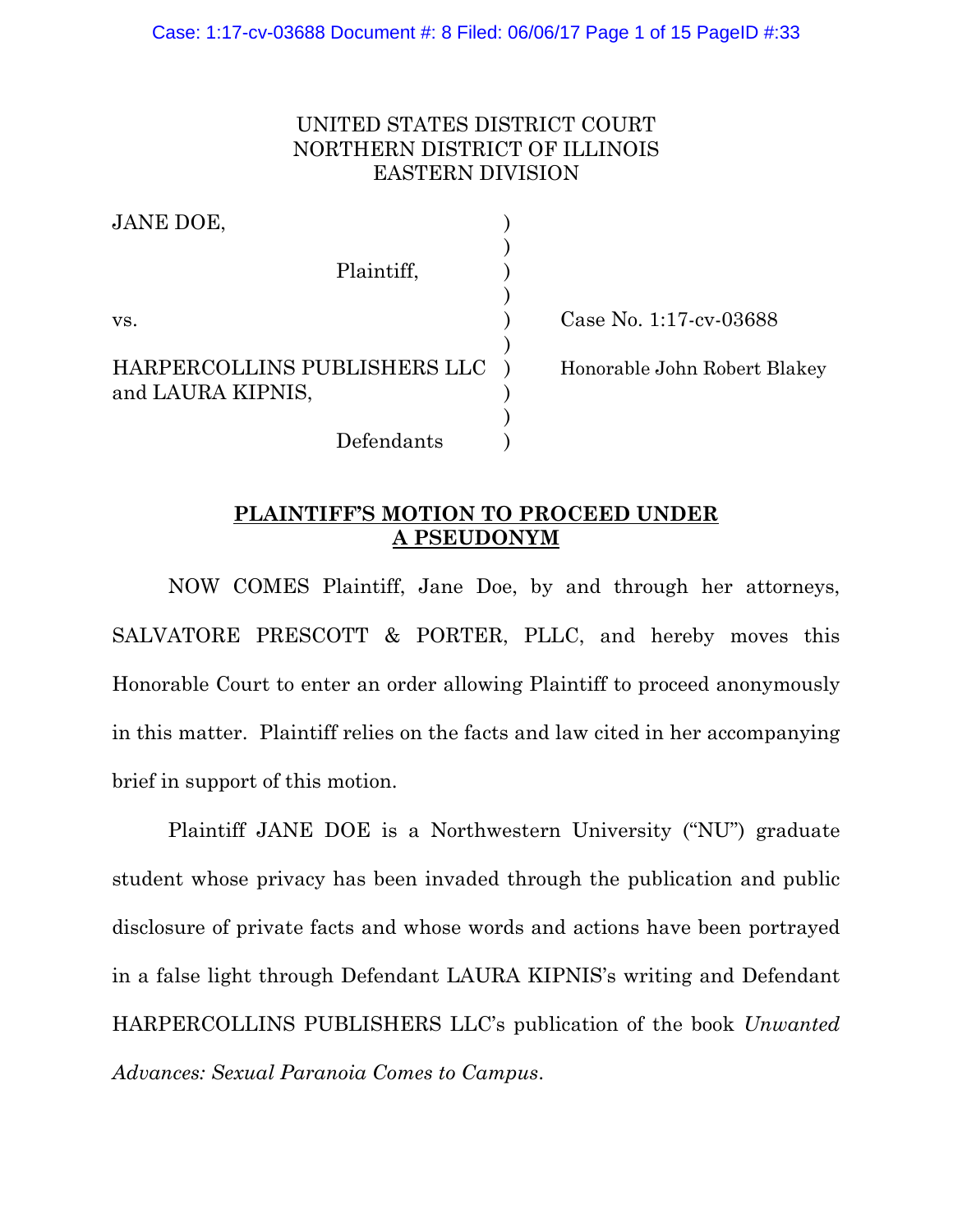In this book, Defendants disclosed a number of private and intimate facts about Plaintiff JANE DOE's life, including the fact that DOE filed a complaint of sexual assault against a professor in her department, who is identified in the book by name. (Ex. A, Complaint, ¶ 2.) Worse, in the book (and in many related articles and interviews published by a wide array of media outlets), DOE is portrayed as having fabricated the allegation of sexual assault. Although Defendants HARPERCOLLINS PUBLISHING LLC and LAURA KIPNIS claimed to seek to protect Plaintiff JANE DOE's identity by using a pseudonym, the pseudonym closely resembles Plaintiff's actual name, Plaintiff is physically described in the book, and it is obvious to many that KIPNIS was writing about DOE. DOE has been further identified by her real name as a subject of the book in blogs read by many within the small community of academic philosophy. Consequently, DOE already has suffered significant harm to her career in academia. (Ex. A, Complaint,  $\P$  70-71.)

Plaintiff moves to proceed under pseudonym in this case in order to limit the harm already caused to Plaintiff by Defendants' reckless publishing of private and sensitive information about her. The litigation likely will involve the disclosure of stigmatizing sexual information, including details of a sexual assault, as well as confidential Title IX investigatory files. Additionally, Plaintiff remains a student at NU where Defendant KIPNIS is a professor and,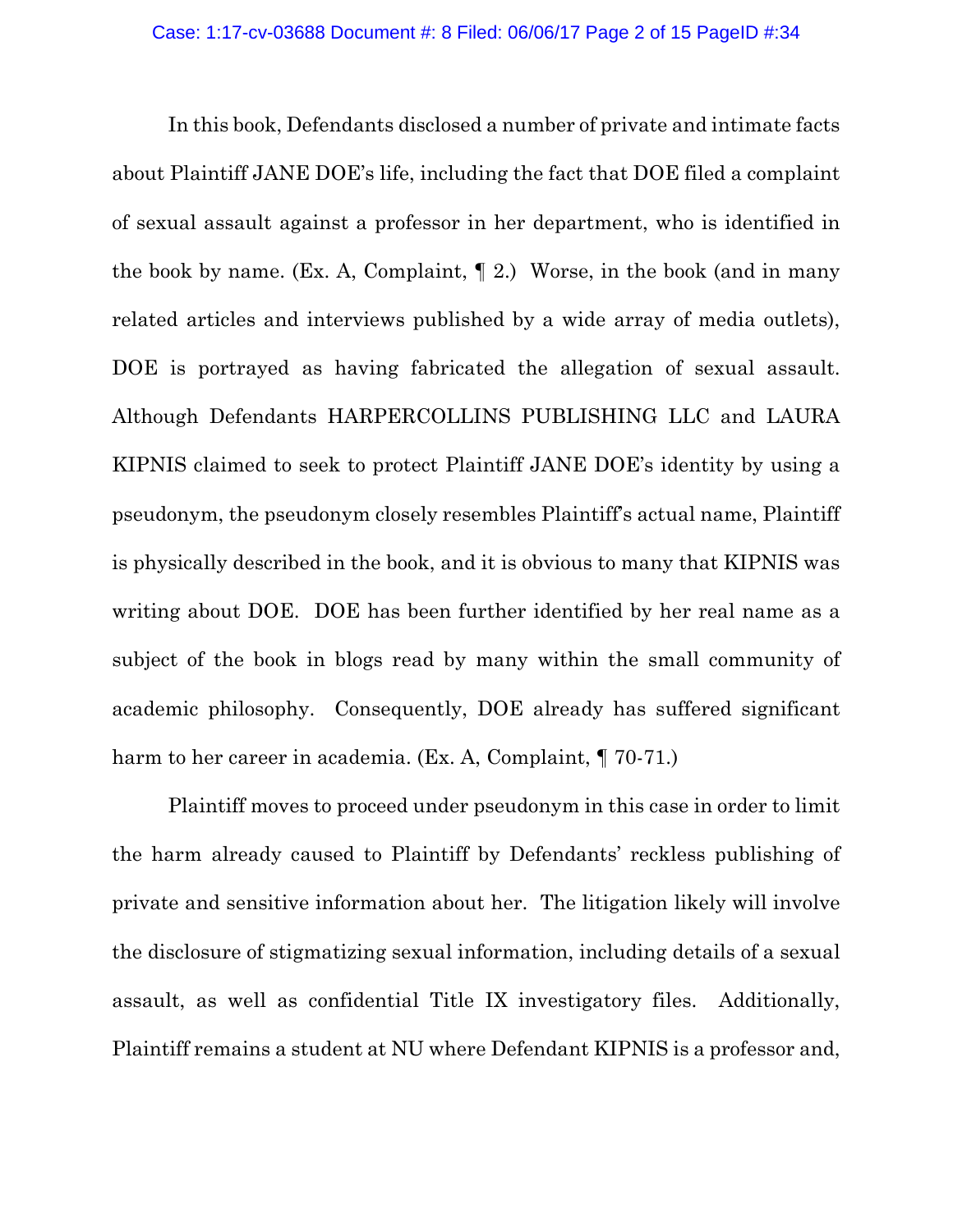thus, Plaintiff is especially vulnerable to ongoing retaliation by peers and others in the academic community.

Plaintiff further relies on the argument set forth in her supporting brief.

Respectfully submitted,

By: s/ Jennifer B. Salvatore SALVATORE PRESCOTT & PORTER

Dated: June 6, 2017 Jennifer B. Salvatore

105 E. Main Street Northville, MI 48167 (248) 679-8711 salvatore@spplawyers.com

Julie B. Porter 1010 Davis Street Evanston, IL 60201 (312) 283-5711 [porter@spplawyers.com](mailto:porter@spplawyers.com)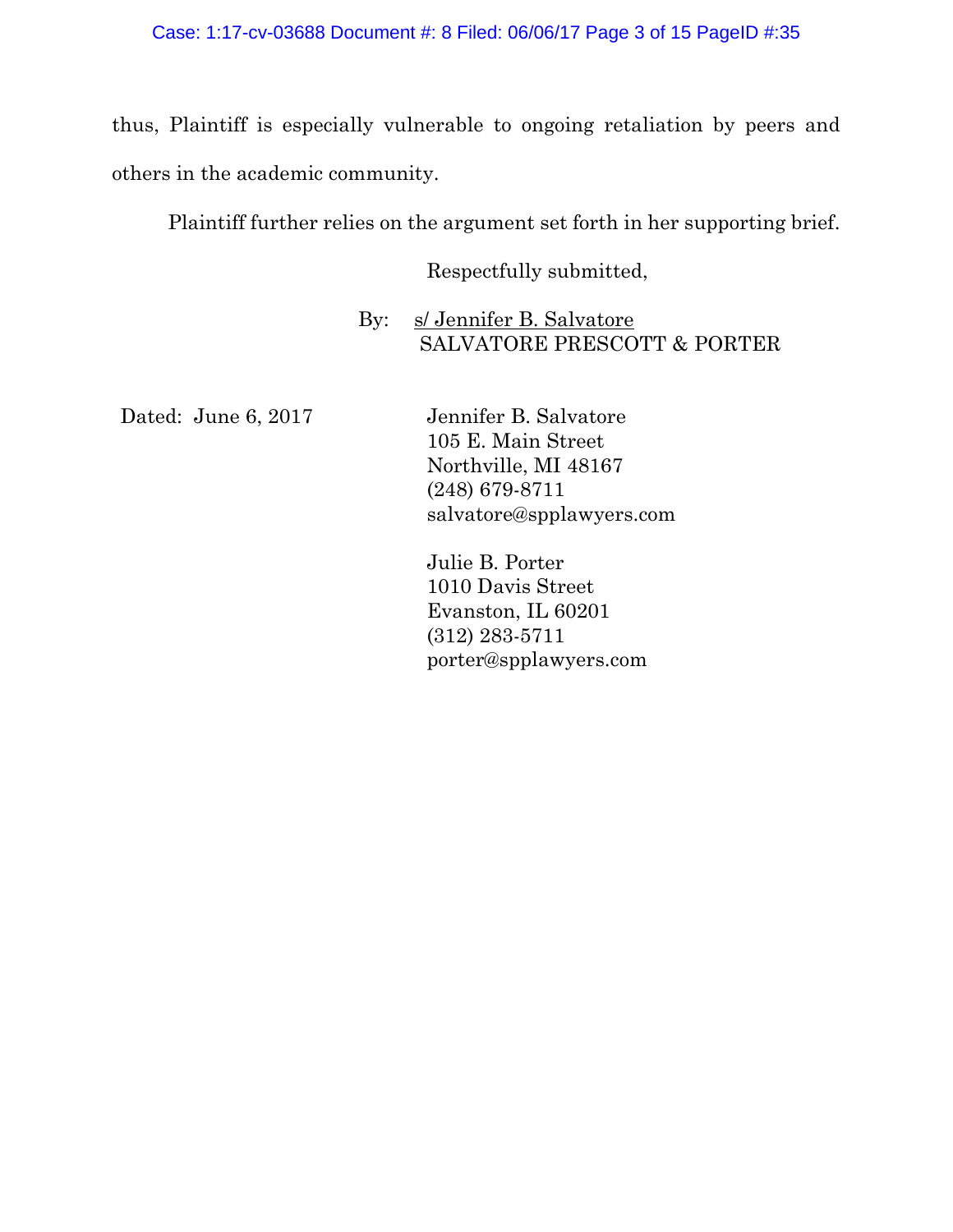Case: 1:17-cv-03688 Document #: 8 Filed: 06/06/17 Page 4 of 15 PageID #:36

# UNITED STATES DISTRICT COURT NORTHERN DISTRICT OF ILLINOIS EASTERN DIVISION

| JANE DOE,                    |                              |
|------------------------------|------------------------------|
|                              |                              |
| Plaintiff,                   |                              |
|                              |                              |
| VS.                          | Case No. 1:17-cv-03688       |
|                              |                              |
| HARPERCOLLINS PUBLISHERS LLC | Honorable John Robert Blakey |
| and LAURA KIPNIS,            |                              |
|                              |                              |
| Defendants                   |                              |

# **PLAINTIFF'S BRIEF IN SUPPORT OF MOTION TO PROCEED UNDER A PSEUDONYM**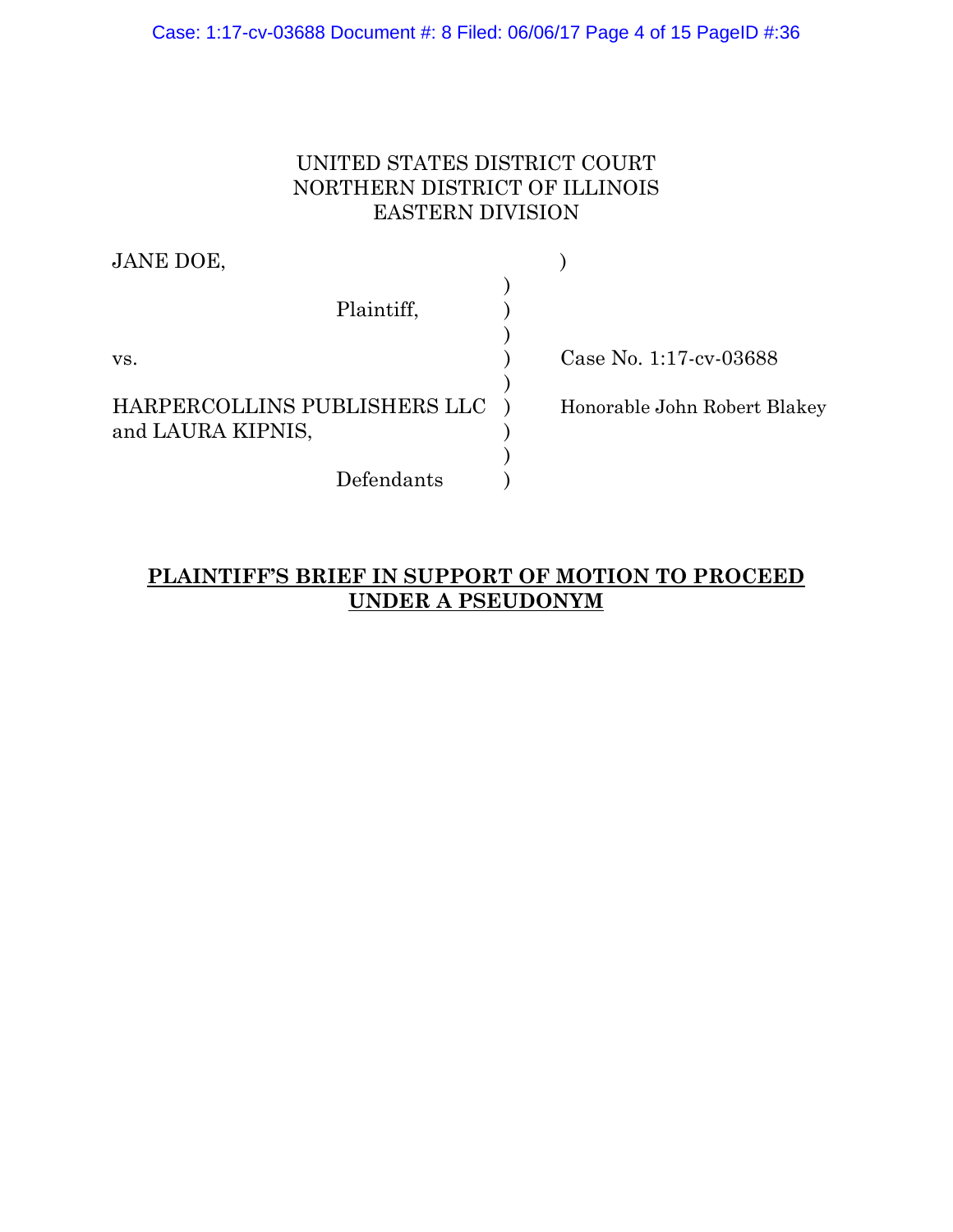### **STATEMENT OF ISSUES PRESENTED**

Whether the Court should permit Plaintiff to proceed pseudonymously where stigmatizing private and personal information, including information about sexual assault, is likely to be disclosed, and where Plaintiff, who remains a student at the university where Defendant KIPNIS is a professor, risks retaliation should her identity be disclosed.

Plaintiff says: Yes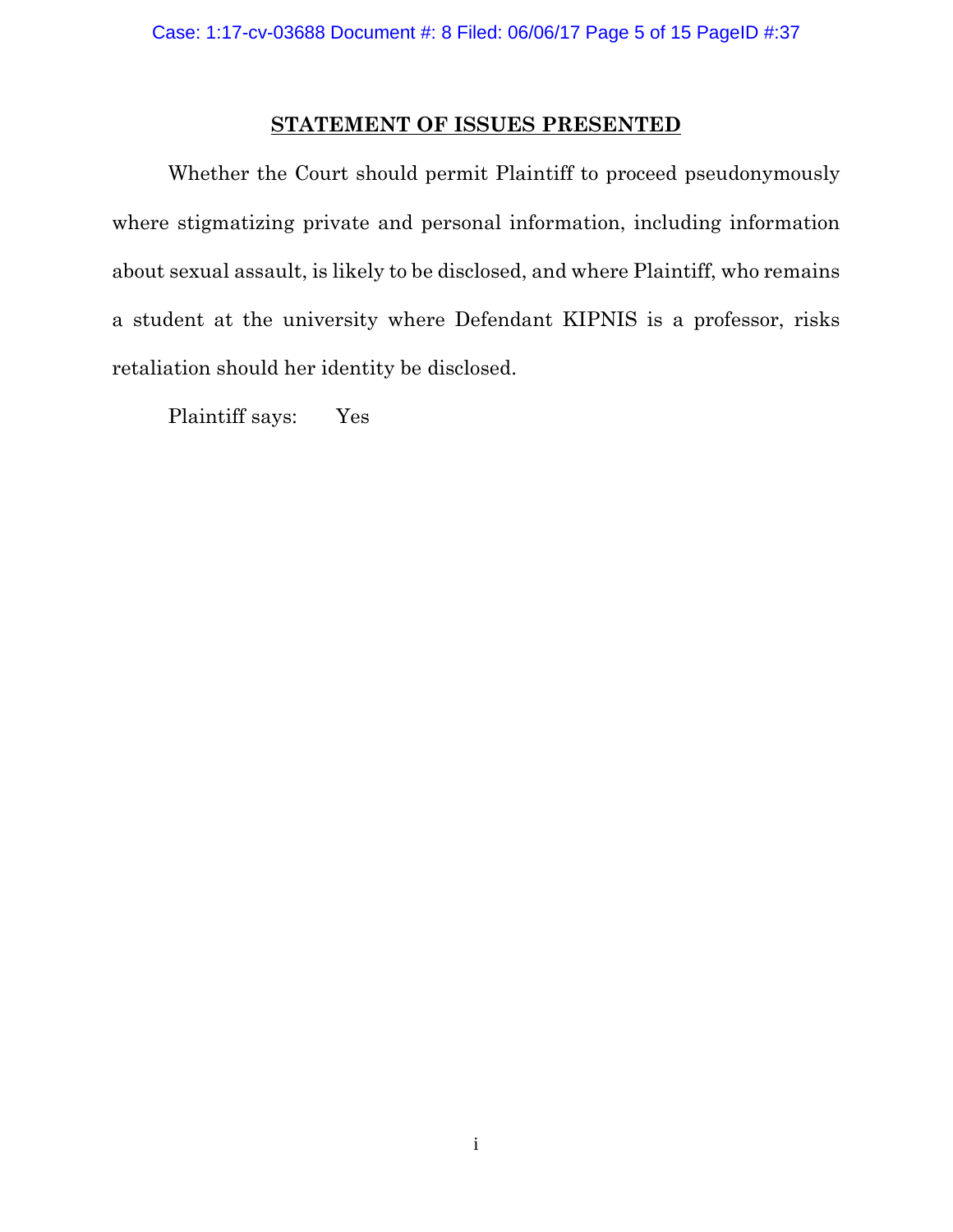# **CONTROLLING AUTHORITY**

| $\frac{Cases}{Cases}$<br>Page#                                     |
|--------------------------------------------------------------------|
| Does I thru XXIII v. Adv. Textile Corp.,                           |
| Doe v. Blue Cross & Blue Shield United of Wisc.,                   |
|                                                                    |
| <i>Doe v. Dabbagh</i> , No. 15-cv-10724 (E.D. Mich. 2015) 3        |
| Doe No. 2 v. Kolko, 242 F.R.D. 193, 195 (E.D.N.Y. 2006)  3-4       |
|                                                                    |
|                                                                    |
| Doe v. Trp Acq. Inc., 2016 WL 3671505, at *2 (N.D. Ill. 2016) 3, 5 |
|                                                                    |
|                                                                    |

# **Statutes**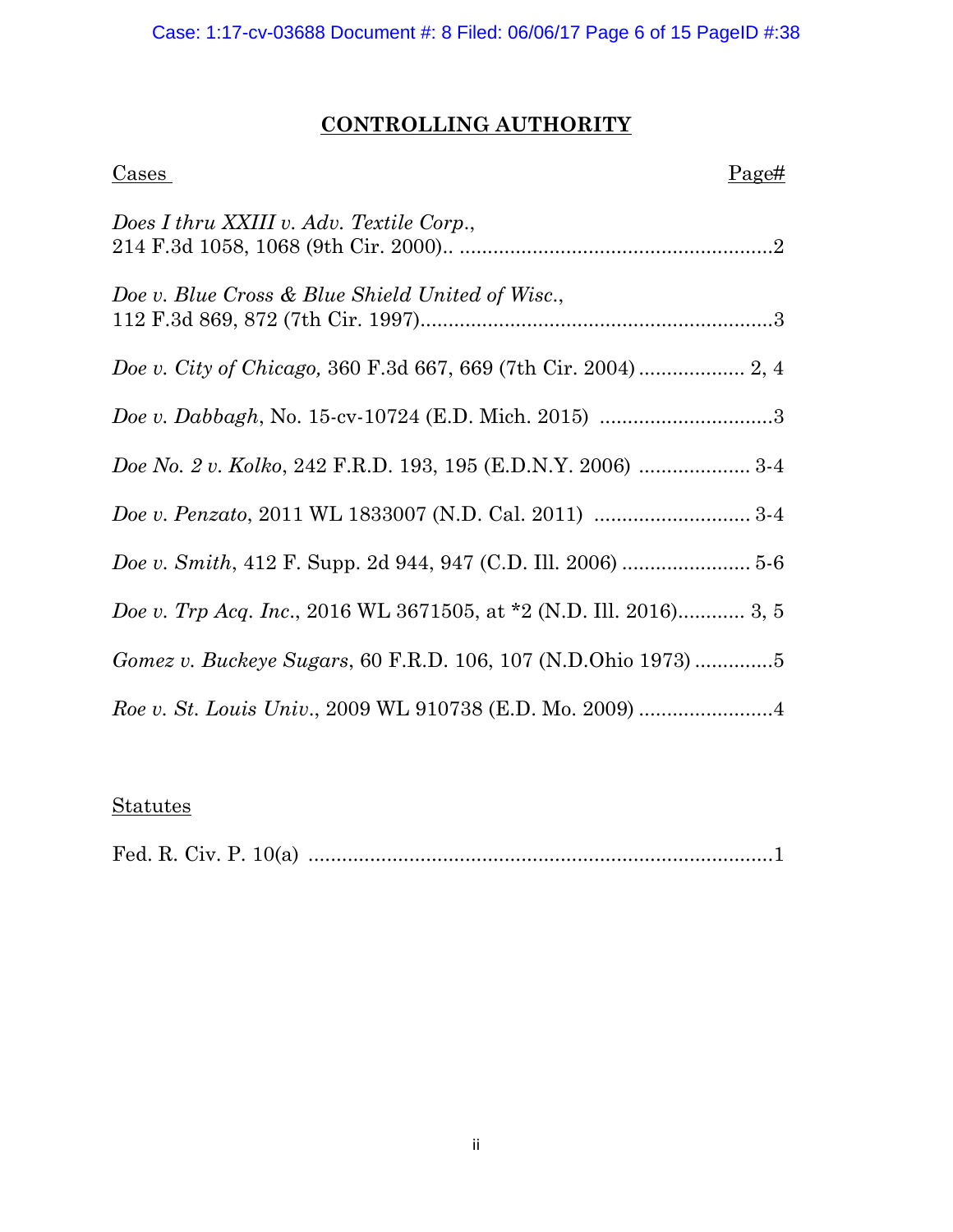# **TABLE OF CONTENTS**

# Page  $\#$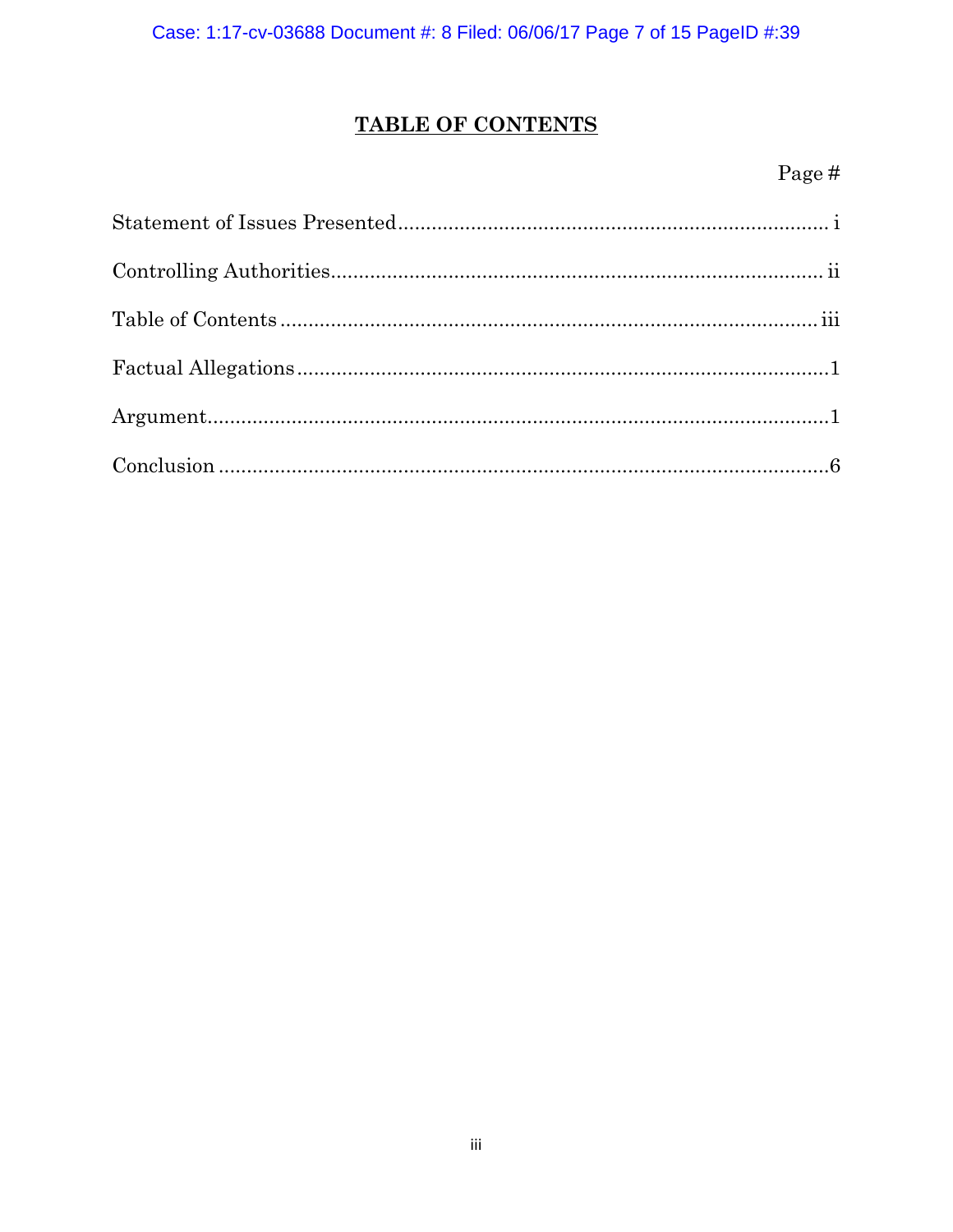#### **FACTUAL BACKGROUND**

Plaintiff JANE DOE is a graduate student at Northwestern University ("NU") who was sexually harassed and sexually assaulted by a professor in her department. (Complaint, Ex. A.) After reluctantly coming forward and reporting the professor's conduct at the urging of NU officials, which ultimately resulted in the professor's resignation, Plaintiff has become the subject of Defendant LAURA KIPNIS's recent book, published by Defendant HARPERCOLLINS PUBLISHERS LLC: *Unwanted Advances: Sexual Paranoia Comes to Campus*. (*Id*.) Through the publication and promotion of this book, Plaintiff's privacy has been invaded through the public disclosure of private facts, including facts surrounding her allegations of sexual assault against an NU Professor. In addition, Defendants have recklessly published a number of false and defamatory statements about DOE, including the insinuation that her report of sexual assault was untrue. (*Id*.)

DOE now brings this action for public disclosure of private facts, false light invasion of privacy, intentional infliction of emotional distress and defamation and asks the Court to permit her to proceed with this litigation anonymously, at least prior to trial.

#### **ARGUMENT**

Federal Rule of Civil Procedure 10(a) requires a plaintiff to disclose his or her name in the complaint. Fed. R. Civ. P. 10(a). However, courts permit

1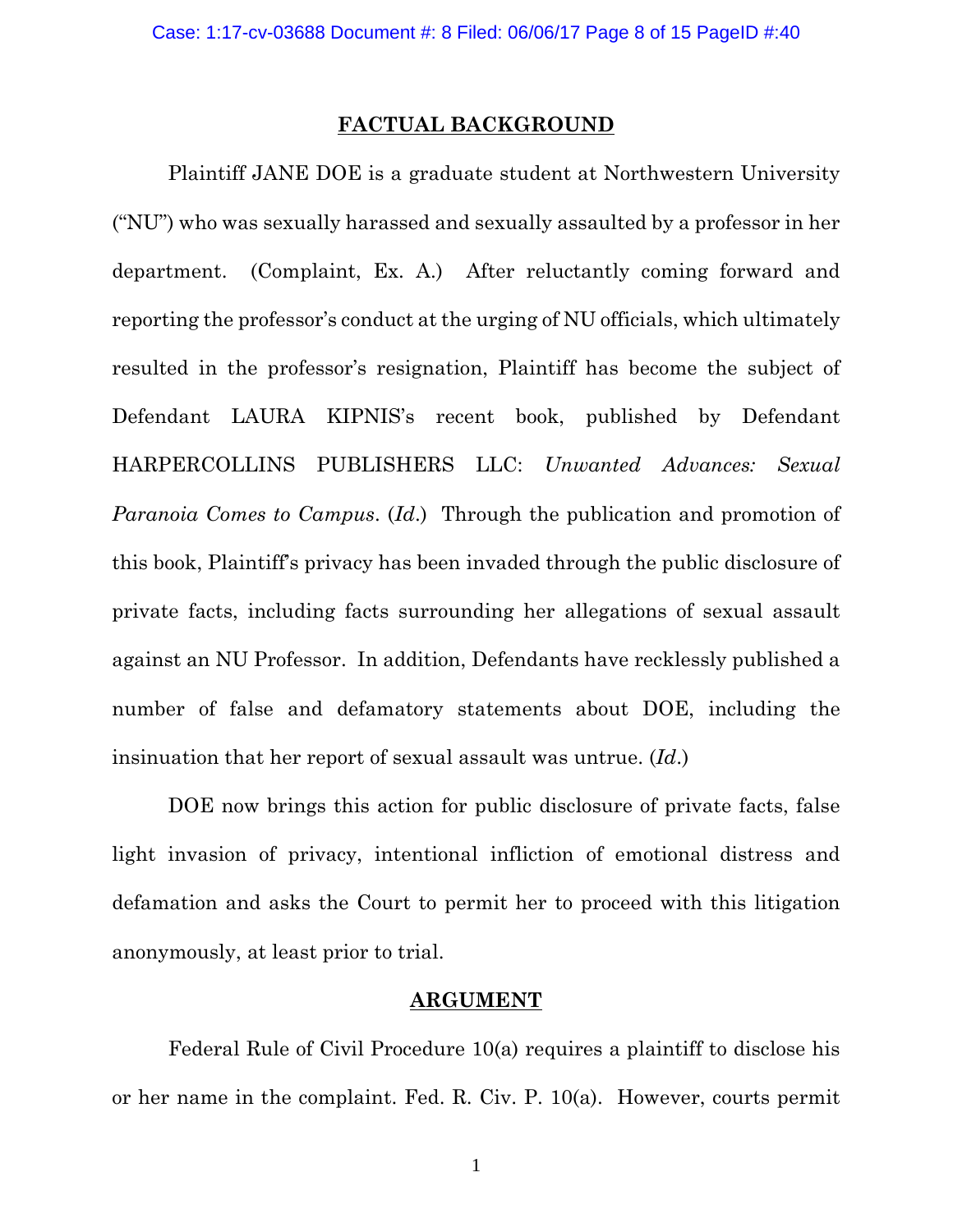#### Case: 1:17-cv-03688 Document #: 8 Filed: 06/06/17 Page 9 of 15 PageID #:41

plaintiffs to proceed pseudonymously under limited circumstances. The Seventh Circuit, in determining whether pseudonymous status is appropriate, has taken into account whether anonymity is necessary to preserve the privacy of a rape victim and whether identification of the party creates a risk of retaliation. See Doe v. City of Chicago, 360 F.3d 667, 669 (7th Cir. 2004)(declining to permit plaintiff to proceed pseudonymously where she provided no reason whatsoever for the necessity of anonymity), citing Does I thru XXIII v. Adv. Textile Corp., 214 F.3d 1058, 1068 (9th Cir. 2000) (enumerating specific factors taken into consideration by the various circuits in determining appropriateness of anonymity). Pseudonymous status is warranted in this case because the litigation will involve disclosure of stigmatizing sexual information, including details of a sexual assault. In addition, disclosure of Plaintiff's name will subject her to risk of retaliatory harm.

Plaintiff was sexually harassed and sexually assaulted by a professor and these matters were made a central subject in Defendant KIPNIS's recent book, in which KIPNIS wrote, and HARPERCOLLINS PUBLISHERS LLC, published, a series of false statements and allegations, which placed Plaintiff in a negative light. Many of the disclosures by Defendants relate to a confidential university Title IX proceeding at the university where DOE still is a student and Defendant KIPNIS is a professor. Details surrounding the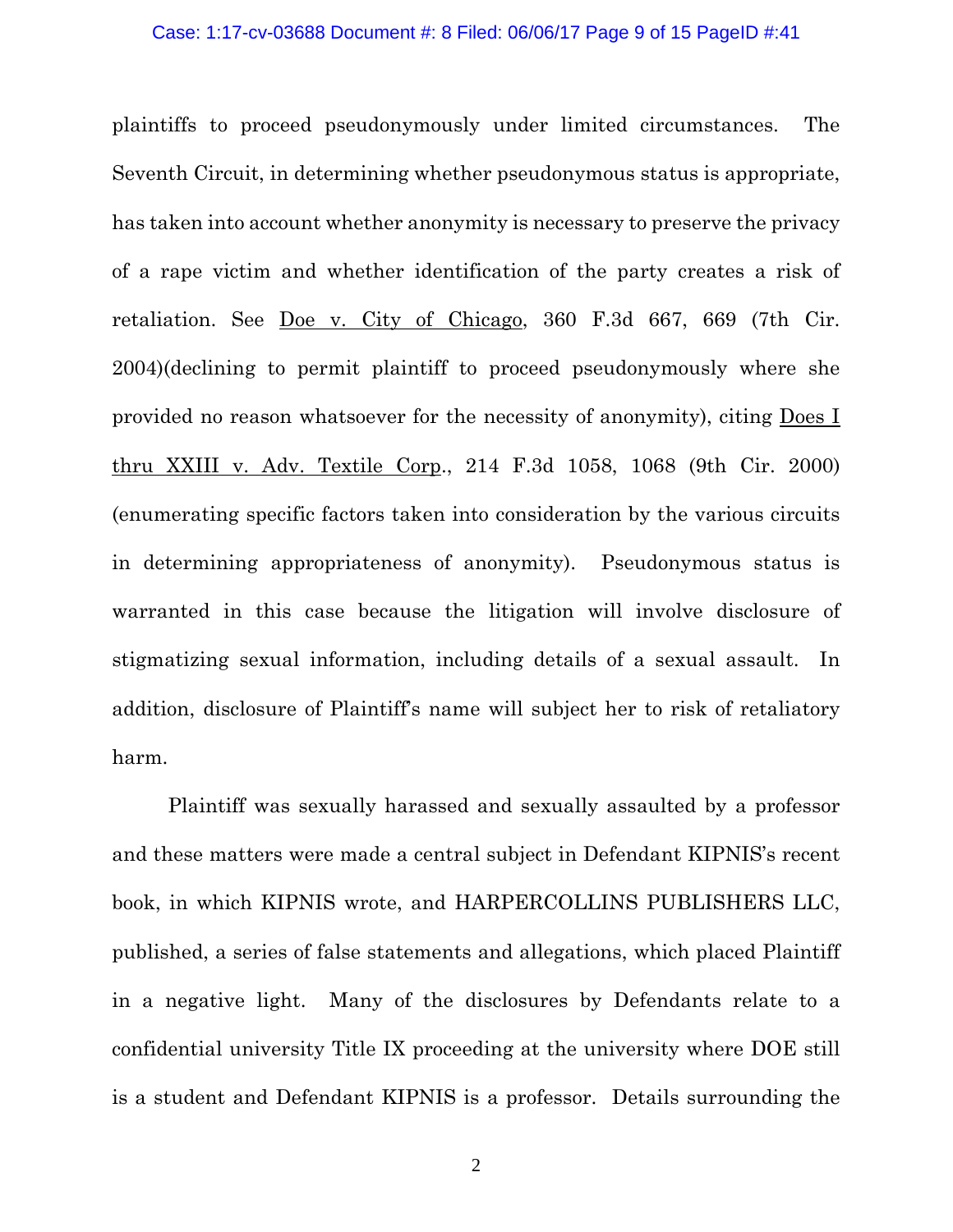Plaintiff's sexual assault allegation, as well as information deriving from the Title IX investigation regarding those issues are likely to be disclosed directly through information presented in prosecution or defense of the claims presented.

Courts often permit sexual assault survivors to proceed pseudonymously, recognizing that such cases frequently involve the disclosure of highly personal and stigmatizing information. The Seventh Circuit, which generally disfavors the use of fictitious names, has expressly recognized that the use of a pseudonym is necessary to protect the victims of sexual assault. See Doe v. Blue Cross & Blue Shield United of Wisc., 112 F.3d 869, 872 (7th Cir. 1997) ("fictitious names are allowed when necessary to protect the privacy of ... rape victims, and other particularly vulnerable parties or witnesses"); Doe v. Trp Acq. Inc., 2016 WL 3671505, at \*2 (N.D. Ill. 2016) (noting that "the underlying facts [of her sexual assault] could be shocking and very embarrassing to plaintiff"). See also Doe v. Dabbagh, No. 15-cv-10724, slip op. at 2 (E.D. Mich. 2015) ("[M]any courts allow rape victims to proceed under pseudonyms, at least until trial. The allegations often involve compelled sex acts that degrade and stigmatize the victim"); Doe v. Penzato, 2011 WL 1833007, at \*1 (N.D. Cal. 2011) (granting motion to proceed anonymously to plaintiff making allegations of human trafficking and sexual assault); Doe No. 2 v. Kolko, 242 F.R.D. 193, 195 (E.D.N.Y. 2006) (granting pseudonymous status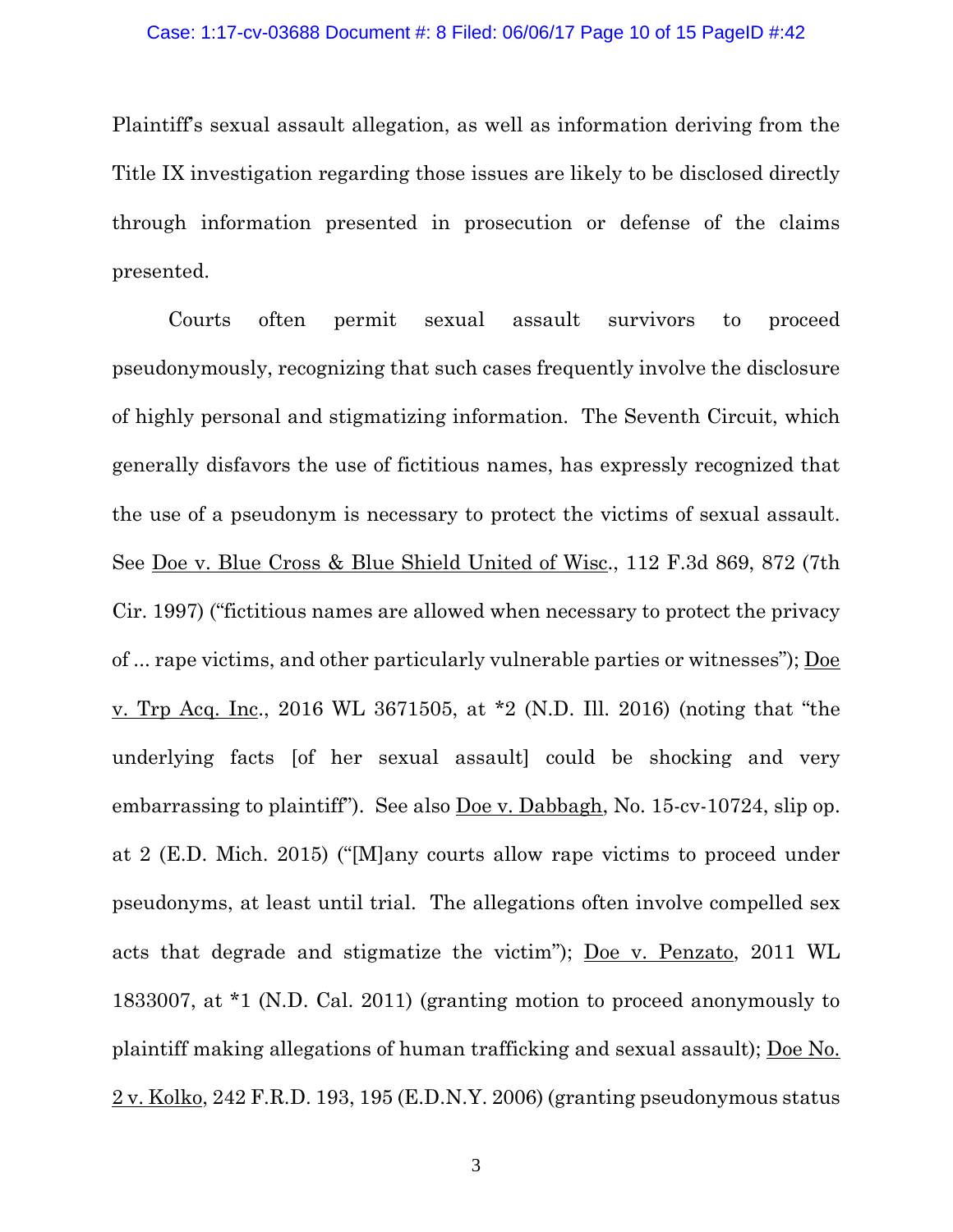in part because "the public generally has a strong interest in protecting the identity of sexual assault victims so that other victims will not be deterred from reporting such crimes"); Roe v. St. Louis Univ., 2009 WL 910738 (E.D. Mo. 2009) (granting anonymous status to rape victim). As a victim of sexual assault, Plaintiff likewise should be permitted to proceed under use of a pseudonym.

Disclosure of Plaintiff's name also subjects her in this case to the risk of retaliatory harm. In the recently filed case of Doe v. Proskauer Rose LLP, Plaintiff law partner was permitted by the federal district court in the District of Columbia to proceed pseudonymously in a sex discrimination case in order to protect her professional reputation and career prospects against retaliatory actions by her current or any future employer. (See Ex. B, Motion and Order), Doe v. Proskauer Rose LLP, case number 1:17-cv-00901).

The Seventh Circuit likewise has permitted plaintiffs to proceed anonymously where there was risk of future retaliation. In Doe v. City of Chicago the Seventh Circuit held:

The presumption that parties' identities are public information, and the possible prejudice to the opposing party from concealment, can be rebutted by showing that the harm to the plaintiff…exceeds the likely harm from concealment...The danger of retaliation is often a compelling ground for allowing a party to litigate anonymously.

Doe v. City of Chicago, 360 F.3d at 669 (internal cite omitted). Similarly, this court recently permitted a plaintiff to proceed anonymously where there was

4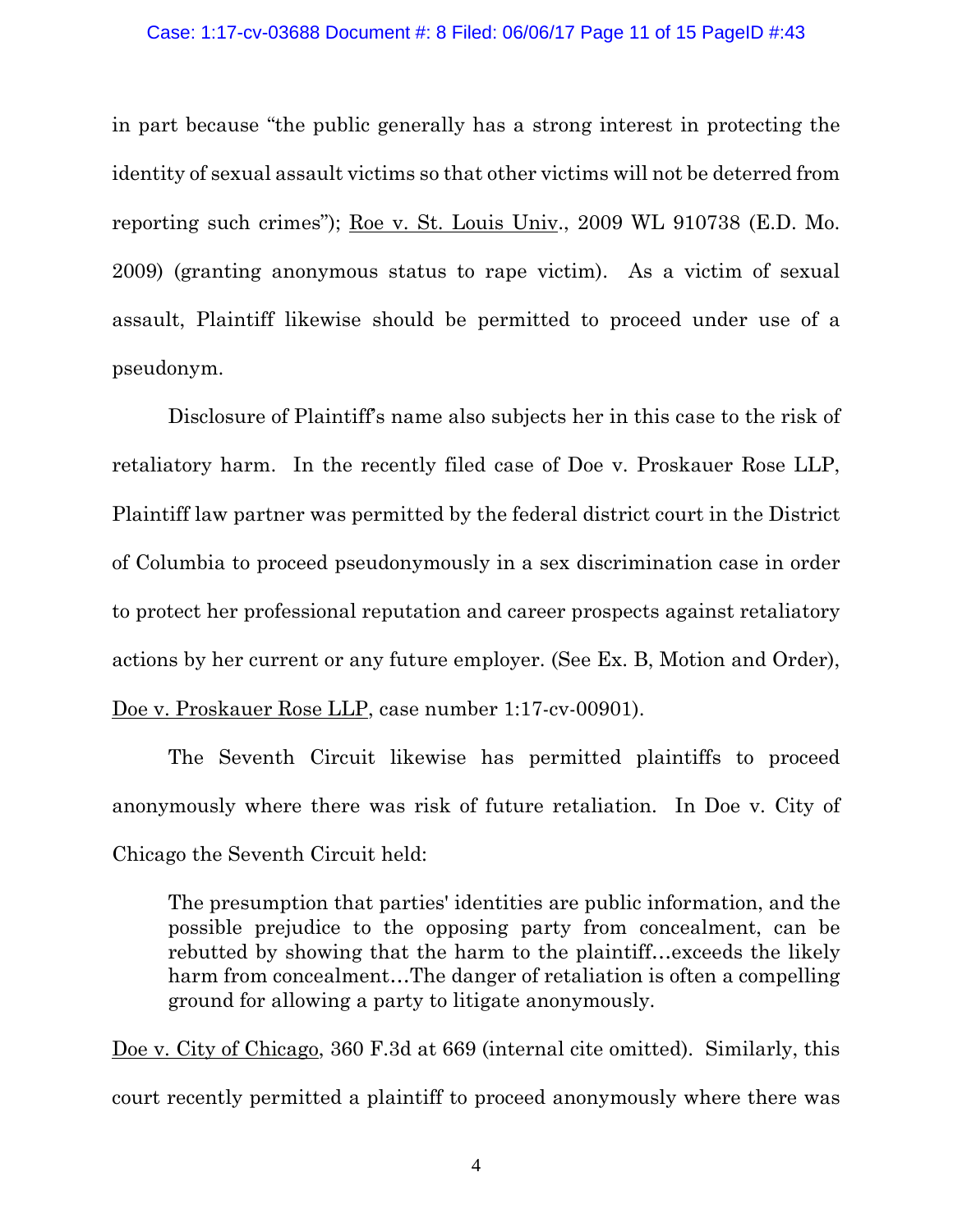"the possibility of retaliation [at work] if her name is made public (assuming she returns to work following her leave of absence)." Doe v. Trp Acq. Inc., 2016 WL 3671505, at \*2. See also Gomez v. Buckeye Sugars, 60 F.R.D. 106, 107 (N.D.Ohio 1973) (permitting FLSA plaintiffs to use pseudonyms to protect them from employer reprisals). Plaintiff, who is suing a high–profile professor at NU in this action, is still a graduate student and just beginning her academic career. Requiring her to proceed under her actual name would open her to retaliation at the hands of peers and faculty at NU, as well as at future venues of academic employment.

What is more, the widespread dissemination of this book by Defendant HARPERCOLLINS PUBLISHERS LLC, along with Defendant KIPNIS's use of a thinly veiled substitute for Plaintiff's name, makes it especially important that this court permit Plaintiff to proceed anonymously. In Doe v. Smith, another Illinois federal court considered precisely these factors, allowing Plaintiff to proceed under a pseudonym:

Given that the Seventh Circuit specifically noted that 'perhaps anonymity still could be justified if the [sex] tape has been circulated more widely…and disclosure would allow strangers to identify the person in the recording and thus add to her humiliation,' the Court will provide the Plaintiff with the opportunity of establishing that she should be allowed to proceed anonymously.

Doe v. Smith, 412 F. Supp. 2d 944, 947 (C.D. Ill. 2006) (internal cite omitted) (holding Plaintiff should be allowed to proceed as Jane Doe at least until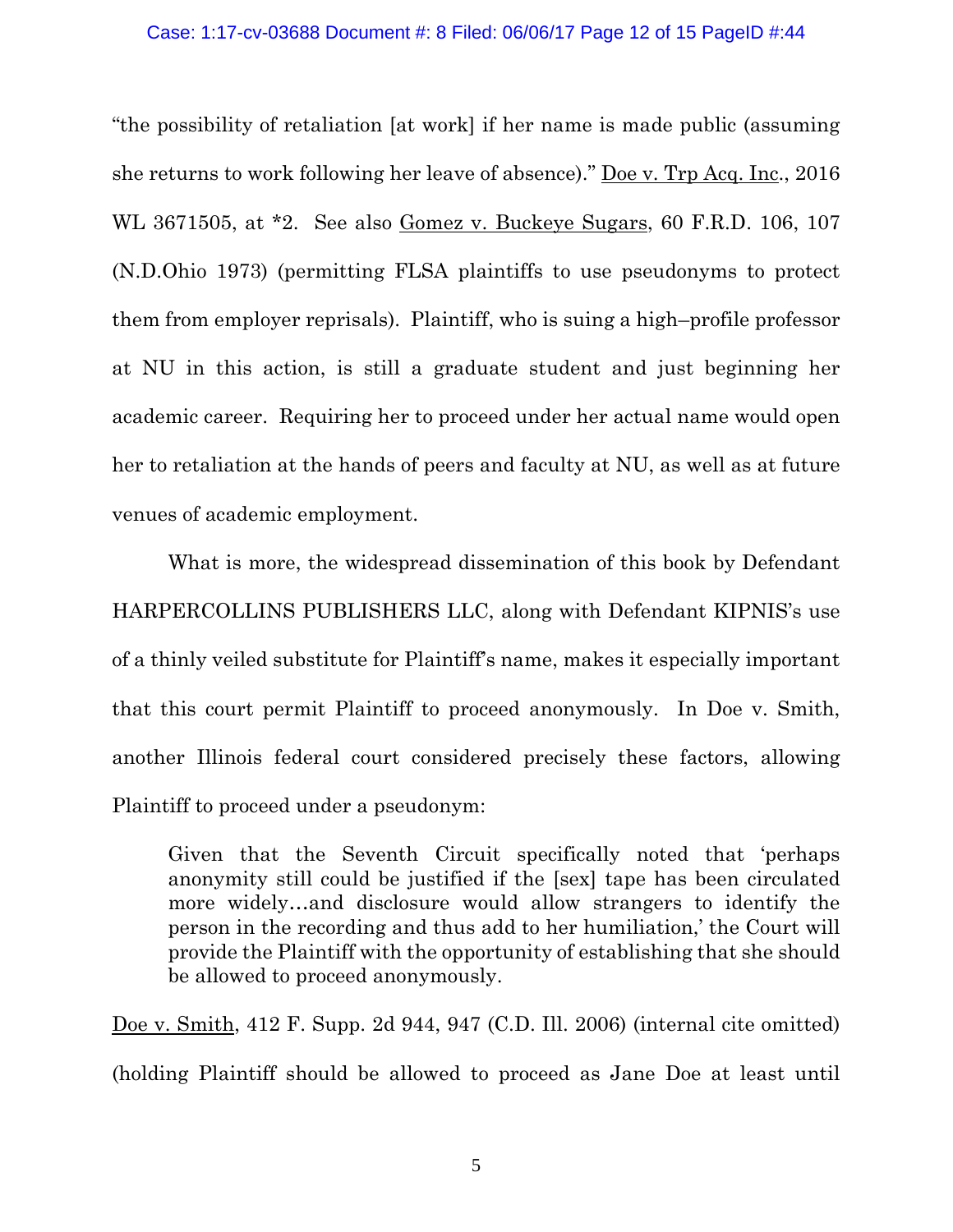conclusion of discovery through which she could potentially demonstrate how widespread was circulation of sexual videotape allegedly made by Defendant without her consent). There, as here, requiring Plaintiff to proceed under her legal name would allow ever widening segments of the public to identify her, thereby adding to her humiliation and compounding the existing harm. In this case, widespread circulation of damaging information about Plaintiff has already occurred, and Plaintiff should be permitted to proceed as DOE at this stage of these proceedings to limit further damage to her reputation.

Defendants have no valid reason to object to Plaintiff's request in this regard. First, Defendants already know Plaintiff's true identity and their ability to defend this case is not affected by her proceeding anonymously. Second, to the extent that Plaintiff can limit the damage to her reputation by not further identifying herself in connection with Defendants' damaging and false statements about her, this is in Defendants' interest as well as they ultimately will be liable for the reputational harm to Plaintiff caused by their wrongful conduct.

### **CONCLUSION**

For all of these reasons, Plaintiff asks the Court to permit her to protect her identity in this matter in the pre-trial phase of this case, thereby shielding her from further humiliation and retaliation. Upon entry of an order allowing Plaintiff to proceed anonymously, Plaintiff's counsel will work with Defense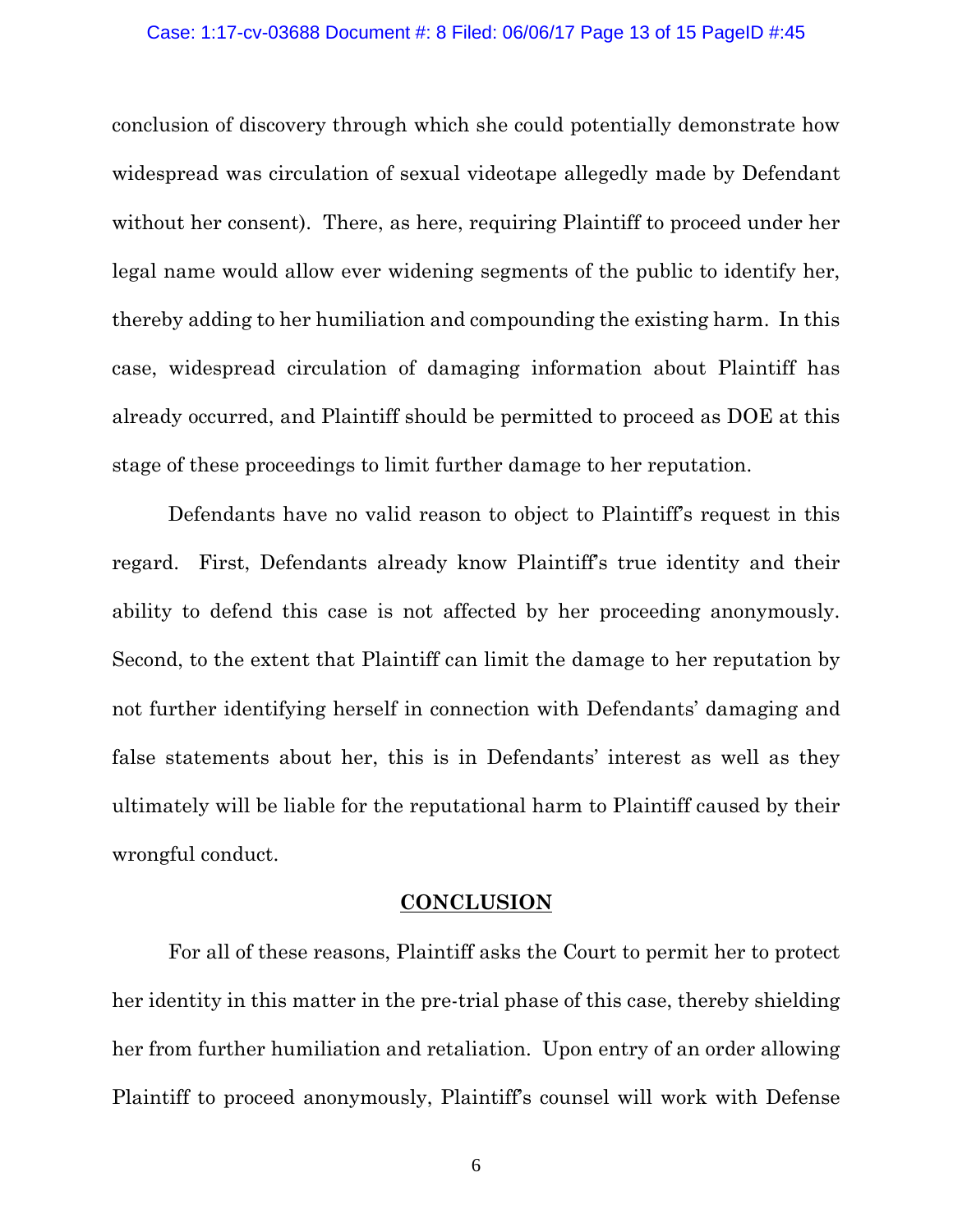Counsel to craft an appropriate protective order allowing the disclosure of Plaintiff's identity to defense counsel and appropriate party representatives for purposes of defense of this case, as well as an order preventing disclosure of Plaintiff's identity by the Defendants.

Respectfully submitted,

By: s/ Jennifer B. Salvatore SALVATORE PRESCOTT & PORTER

Dated: June 6, 2017 Jennifer B. Salvatore 105 E. Main Street Northville, MI 48167 (248) 679-8711 salvatore@spplawyers.com

> Julie B. Porter 1010 Davis Street Evanston, IL 60201 (312) 283-5711 [porter@spplawyers.com](mailto:porter@spplawyers.com)